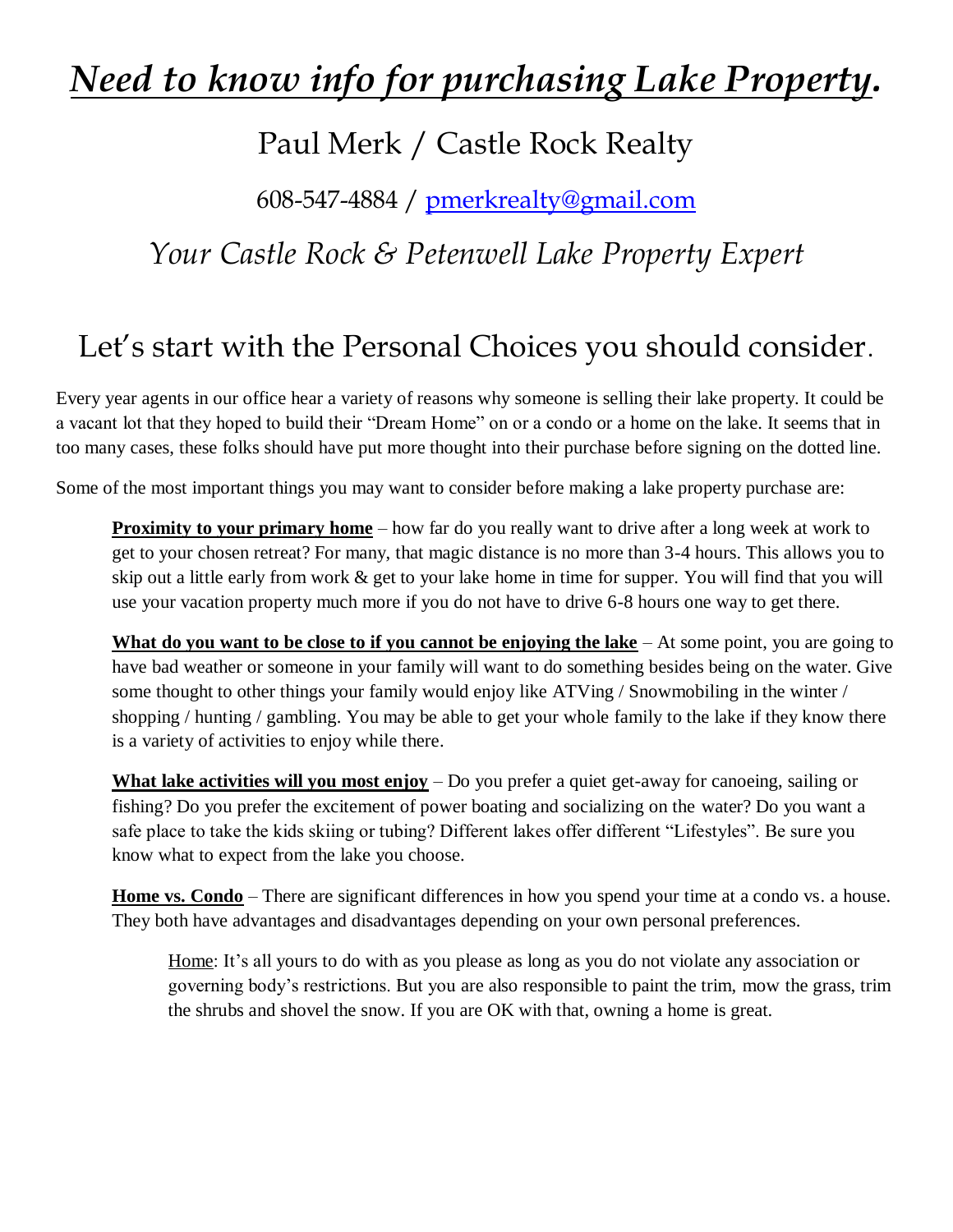Condo – The nice thing about a condo is that for the most part you come  $\&$  enjoy it and then just lock the door when you leave without worrying about the maintenance. The downside could be that you have less privacy and need to pay association fees for all those things that you no longer have to do yourself. You will also usually get a much nicer view and access to the lake for the same money with a condo vs. a home. Unless you really can't accept the lack of privacy and the need to get along with your neighbors, you shouldn't rule a condo out. The really can be great options. My wife & I have lived in both on Castle Rock Lake and we would both tell you that they both have their merits.

**Waterfront vs. Off-Water with Pier Rights** – There are many waterfront communities that offer both waterfront and off-water properties within their boundaries. The off-water properties usually offer "Pier Rights" which means that you would be entitled to a boat slip for the season even though you home is not right on the lake.

When my wife & I purchased our first waterfront property, the developer we bought it from told me: "You're either on the lake or you're not." And as much as that is true, there is a still a place for off-water properties for those who either just choose not to be on the waterfront or who just cannot afford to be.

You can save anywhere from \$150,000 - \$500,000 on the same house in the same development if it is on an off-water lot vs. a waterfront lot. You will sacrifice the view and will have to either walk or drive a short distance to your boat slip, but you will still have your vacation home with convenient access to the lake.

**Trade-offs – What is more important to you for the money?** One of the things I end up pointing out to buyers more than any other choice is to decide if for whatever their price range is; do they want more house or more lot (view & location). If you are willing to spend enough money, you can have it all, but most lake property buyers need to find a balance between how much house they need and how nice their view and location need to be within their price range.

You can get much more house for the money if you are willing to accept a waterfront lot that is either on a canal or in a more secluded (sometimes weedy) bay. These less popular locations will usually be safely navigable to the main part of the lake, but may not offer a "big lake view". One of the advantages in a more secluded location is that your boat will be more protected in bad weather in a bay or canal vs. the main body of water.

Unless your budget is big enough you will need to find a compromise between lake size & popularity / size & quality of a home and the location and view it offers. It could be helpful to prioritize your needs before looking at properties.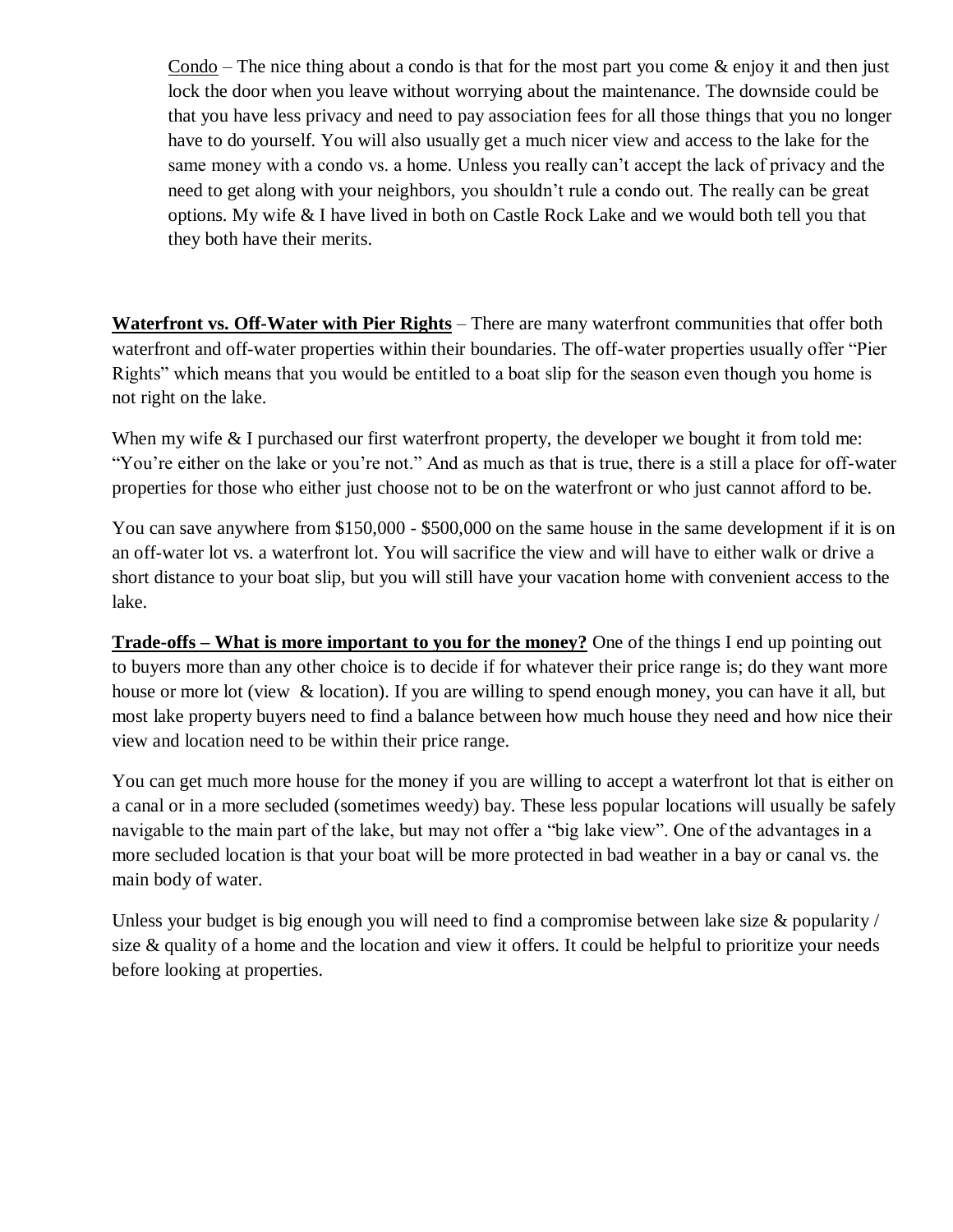#### Differences in Lakes and Lake vs. River.

**Different lakes offer different lake activities**. Some buyers want to be "where the action is" while others are looking for a more peaceful environment. There are "inland lakes" with no navigable waters flowing through them. These types of lakes will limit your travel more than a lake that has been created as part of a flowage where you usually can navigate up or down the primary tributary to the next dam. Examples of a flowage would be lakes created as part of the Wisconsin River. With a flowage, you can usually find a place out of the main flow of traffic if you do not want to be in the middle of whatever action usually occurs on a busy lake. Castle Rock Lake and Petenwell Lake are perfect examples of this. Lake Wisconsin would be another good example.

There are also some lakes that form a "chain of lakes". These can also offer good boating opportunities, but you need to pay attention to how big each lake is and if there is an opportunity to "let her rip" if you like speed. Some chains are so narrow and busy that the only thing you can do is get in line and parade from one lake to another.

This can also be the case with some smaller lakes that are spring fed. They may not be large enough to do any serious water-skiing or tubing, but they may be ideal for someone who prefers fishing or pontooning. Be sure to know what type of boating traffic a lake can support before you buy.

**Another consideration should be if you want to be able to boat to a restaurant** for food or beverage and if you would like to be able to purchase gas right on the lake. Many lakes do not offer these opportunities at all. Some are even a significant distance by car. We live on Castle Rock Lake and have 8 different restaurants we can boat to and 3 places to purchase gas right on the lake. We really enjoy having all of those choices. Be sure to look for a lake that offers as much of what you really enjoy as possible.

River properties can also be unique, especially if there is no larger lake to access. Some rivers can get too shallow to navigate for many larger boats, but may offer a near perfect opportunity for canoeing, kayaking or fishing as you may never encounter any large boat traffic. Often times, these properties are less expensive than those on more popular larger lakes or flowages.

You really need to decide if you want to be "where the action is" or prefer to feel like you are "away from it all". A few lakes will offer the best of both worlds. Make sure that the agent you choose to work with knows what lakes (or rivers) will provide what you are looking for in a property.

**The next thing to consider is elevation from the water**. Some lakes (or rivers) offer a gentle slope to the water, while others may be elevated as much as 20' which means you may need to go down 40-50 steps to get to your boat and then climb back up those same steps after spending a day on the water. You will also need to carry whatever gear, coolers and small children up & down those steps. This is certainly something to consider before buying a lake property.

If you really don't plan on doing a lot of boating, but just like a great "lake view", a property with more elevation may be just what you are looking for. There is also an advantage in having enough elevation to include a basement without having it built completely above grade. I have seen that done on several lake homes.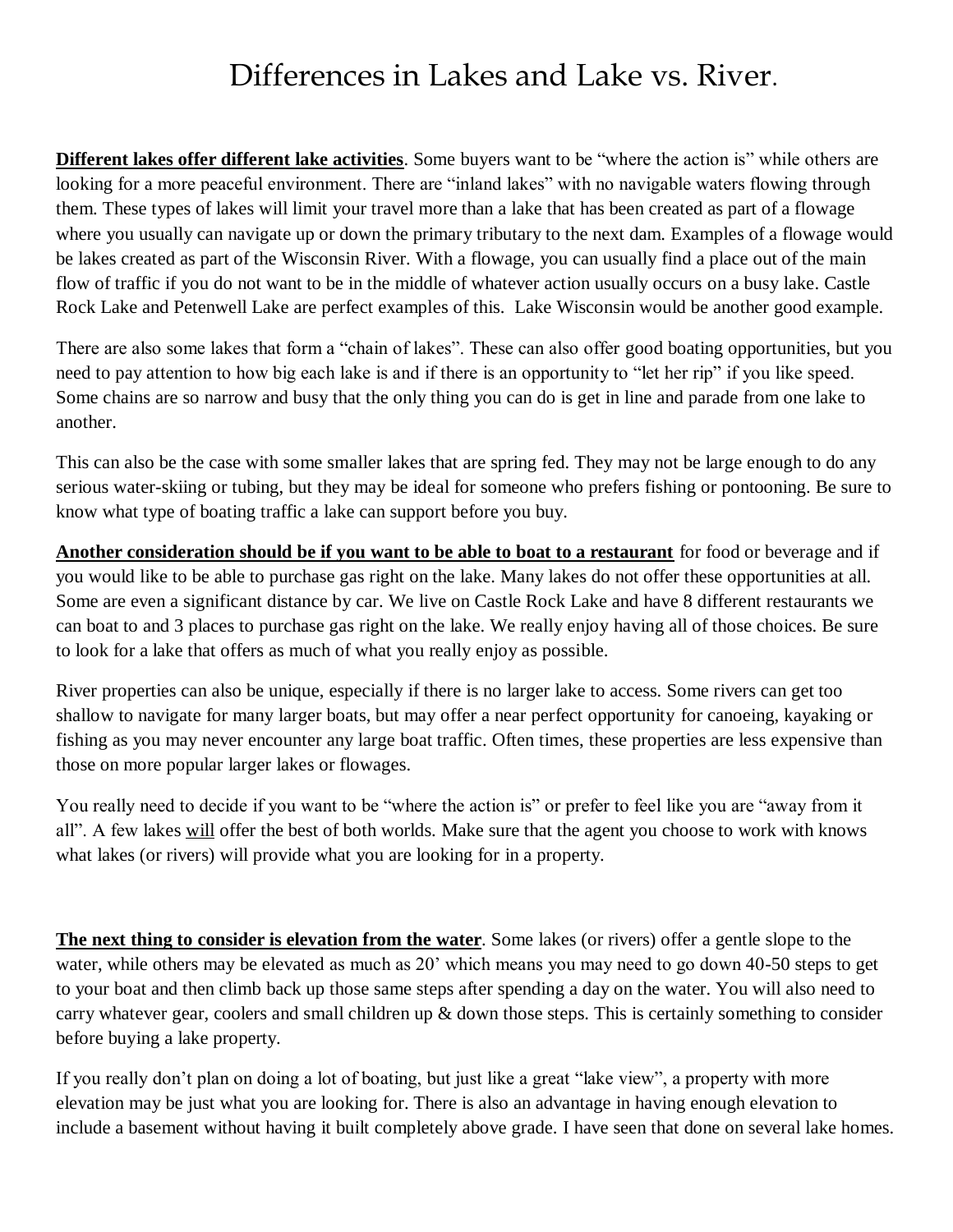**How deep is the water right off from your shoreline**? This can be very important if you want to be able to swim or have a larger than average boat that drafts more water. You don't want to have a sharp drop off too close to the shore if you want to be able to swim (especially if you have smaller children) and you don't want to have a strong current either. That could be a problem for both swimming and keeping a boat tied to your dock. On the other hand, if you will be keeping your boat on a lift, you want to be sure there is enough depth to use a lift, yet it cannot be too deep. Be sure that the water depth works for your own personal needs.

**Large Lot vs. smaller lot**. Because frontage is so valuable, many waterfront lots are less than ½ acre, but there are some that are 1-3 acres and a few that offer 5-10 acres. This will have a significant impact on the amount of privacy you end up with. You can definitely expect to pay more for a larger lot on a popular lake than a smaller one on the same lake.

**Large Lake vs. Small (man-made) lake**: In some areas (like ours) there are also options to purchase a property on a small 20-40 acre man-made lake. These usually will not allow motorized boats with the possible exception of electric motors. They can be great for swimming / canoeing / kayaking or fishing. They usually include small lots with limited privacy. Sometimes they may include "pier rights" to a larger lake. These can be a great choice for the right scenario. Just be sure you know exactly what you are getting and how you are allowed to use the lake

## Investment Buying

There are 2 primary reasons that lake related properties are purchased; Personal Use or Investment. Sometimes these are combined, but the process in choosing a lake property for personal use can be very different than that in choosing a property strictly as an investment.

One of the first choices you could be faced with is to decide if you will work directly with a "**developer**" or an "**independent agent**". There can be advantages in either of these depending on what you are looking for. A developer will be representing only those properties that they have to offer and if you have done your homework and are sure that what they are offering is what you want, you may be able to save some money purchasing directly from the developer.

One of the advantages in working with an independent agent is that they will be representing a much more diverse group of properties and will be in a position to help you determine if one development or type of lake property is best suited for your individual needs. They may also be aware of any "Foreclosure" properties in the area.

If anyone tries to pressure you into a making a decision and signing a contract on the spot, it should, in most cases be a red flag and I would recommend walking away. Purchasing real estate is usually a significant purchase and as a rule you should always be able to take a reasonable amount of time in making that decision. However, there are exceptions to every rule and in some isolated instances you may need to take action sooner than later to obtain a specific property.

If you are purchasing a lake property for investment purposes, you will need to consider whether you are seeking a short term investment or a long term investment.